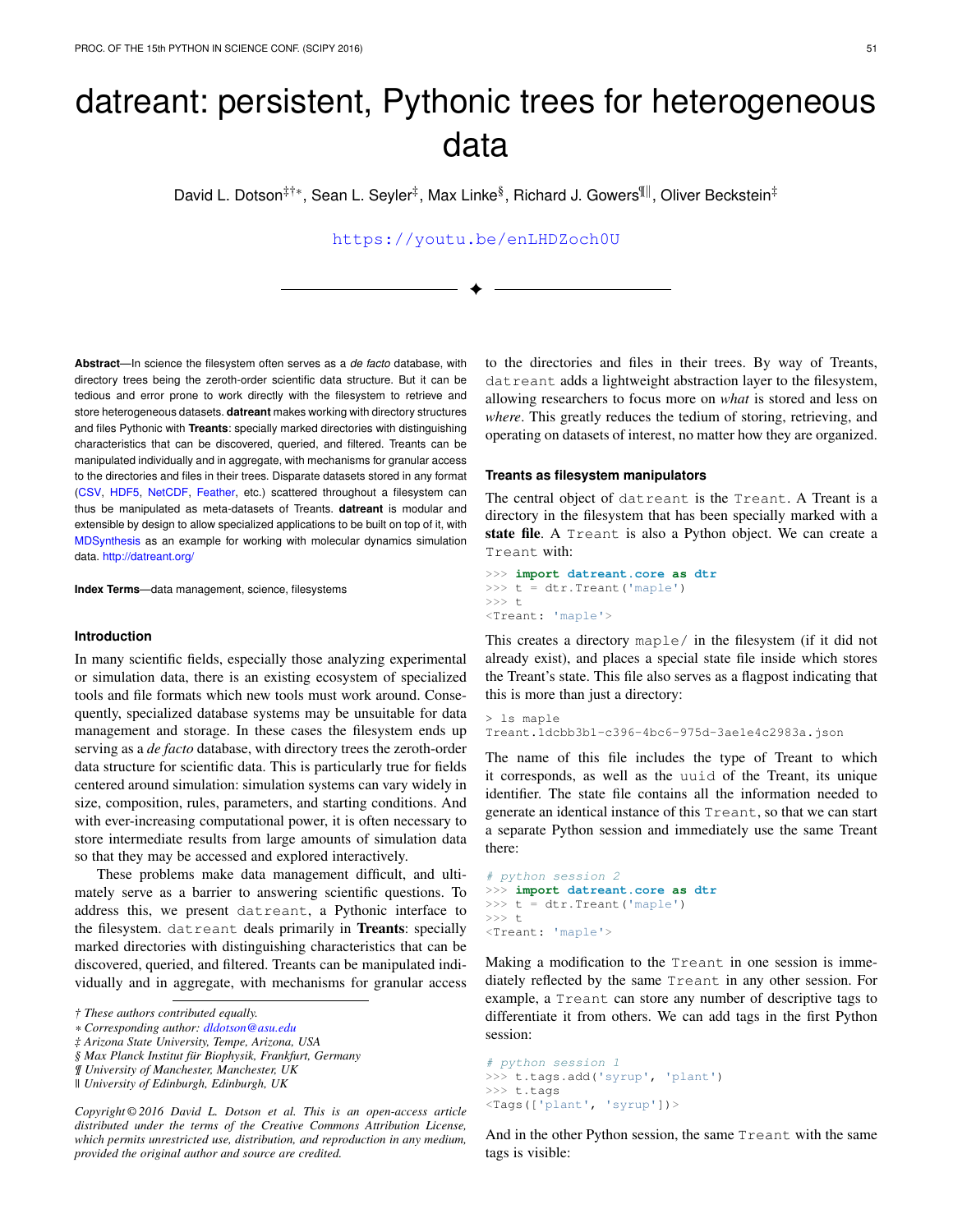```
# python session 2
>>> t.tags
<Tags(['plant', 'syrup'])>
```
Internally, advisory locking is done to avoid race conditions, making a Treant multiprocessing-safe. A Treant can also be moved, either locally within the same filesystem or to a remote filesystem, and it will continue to work as expected.

## *Introspecting a Treant's Tree*

A Treant can be used to introspect and manipulate its filesystem tree. We can, for example, work with directory structures rather easily:

```
>>> data = t['a/place/for/data/']
>>> data
<Tree: 'maple/a/place/for/data/'>
```
This Tree object points to a path in the Treant's own tree, but it need not necessarily exist. We can check this with:

```
>>> data.exists
False
```
This behavior is by design for Tree objects (as well as Leaf objects; see below). We want to be able to work freely with paths without creating filesystem objects for each, at least until we are ready.

We can make a Tree exist in the filesystem easily enough:

>>> data.makedirs()

and if we also make another directory, too:

```
>>> t['a/place/for/text/'].makedirs()
<Tree: 'maple/a/place/for/text/'>
```
we now have:

```
\gg t.draw()
maple/
 +-- Treant.1dcbb3b1-c396-4bc6-975d-3ae1e4c2983a.json
 + - - a/+-- place/
         +-- for/
             +-- data/
             +-- text/
```
Accessing paths in this way returns Tree and Leaf objects, which refer to directories and files, respectively. These paths need not point to directories or files that actually exist, but they can be used to create and work with these filesystem elements. It should be noted that creating a Tree does *not* create a Treant. Treants are considered special enough to warrant having a state file with metadata, and making every directory a Treant would make them less useful.

We can, for example, easily store a [Pandas](http://pandas.pydata.org/) [\[McK10\]](#page-5-0) DataFrame somewhere in the tree for reference later:

```
>>> import pandas as pd
>>> df = pd.DataFrame(pd.np.random.randn(3, 2),
                      columns=['A', 'B'])
>>> data = t['a/place/for/data/']
>>> data
<Tree: 'maple/a/place/for/data/'>
>>> df.to_csv(data['random_dataframe.csv'].abspath)
# take a look at the contents of `data`
>>> data.draw()
data/
```

```
+-- random_dataframe.csv
```
and we can introspect the file directly:

```
>>> csv = data['random_dataframe.csv']
>>> csv
<Leaf: 'maple/a/place/for/data/random_dataframe.csv'>
# this should look like a CSV file
>>> print(csv.read())
,A,B
0,-0.573730932177663,-0.08857033924376226
1,0.03157276797041359,-0.10977921690694506
2,-0.2080757315892524,0.6825003213837373
```
Using Treant, Tree, and Leaf objects, we can work with the filesystem Pythonically without giving much attention to precisely *where* these objects live within that filesystem. This becomes especially powerful when we have many directories/files we want to work with, possibly in many different places.

## **Aggregation and splitting on Treant metadata**

What makes a Treant distinct from a Tree is its **state file**. This file stores metadata that can be used to filter and split Treant objects when treated in aggregate. It also serves as a flagpost, making Treant directories discoverable.

If we have many more Treants, perhaps scattered about the filesystem:

```
>>> for path in ('an/elm/', 'the/oldest/oak',
... 'the/oldest/tallest/sequoia'):
...
... # make a Treant in filesystem at path
... dtr.Treant(path)
```
we can gather them up with datreant.core.discover:

```
>>> b = dtr.discover('.')
>> h
<Bundle([<Treant: 'oak'>, <Treant: 'sequoia'>,
        <Treant: 'maple'>, <Treant: 'elm'>])>
```
A Bundle is an ordered set of Treant objects. This collection gives convenient mechanisms for working with Treants as a single logical unit. For example, it exposes a few basic properties for directly accessing its member data:

```
>>> b.relpaths
['the/oldest/oak/',
 'the/oldest/tallest/sequoia/',
 'maple/',
 'an/elm/']
>>> b.names
['oak', 'sequoia', 'maple', 'elm']
```
A Bundle can be constructed in a variety of ways, most commonly using existing Treant instances or paths to Treants in the filesystem.

We can use a Bundle to subselect Treants in typical ways, including integer indexing and slicing, fancy indexing, boolean indexing, and indexing by name. But in addition to these, we can use metadata features such as tags and categories to filter and group Treants as desired.

## *Filtering Treants with tags*

Tags are individual strings that describe a Treant. Setting the tags for each of our Treants separately:

```
>>> b['maple'].tags = ['syrup', 'furniture', 'plant']
>>> b['sequoia'].tags = ['huge', 'plant']
```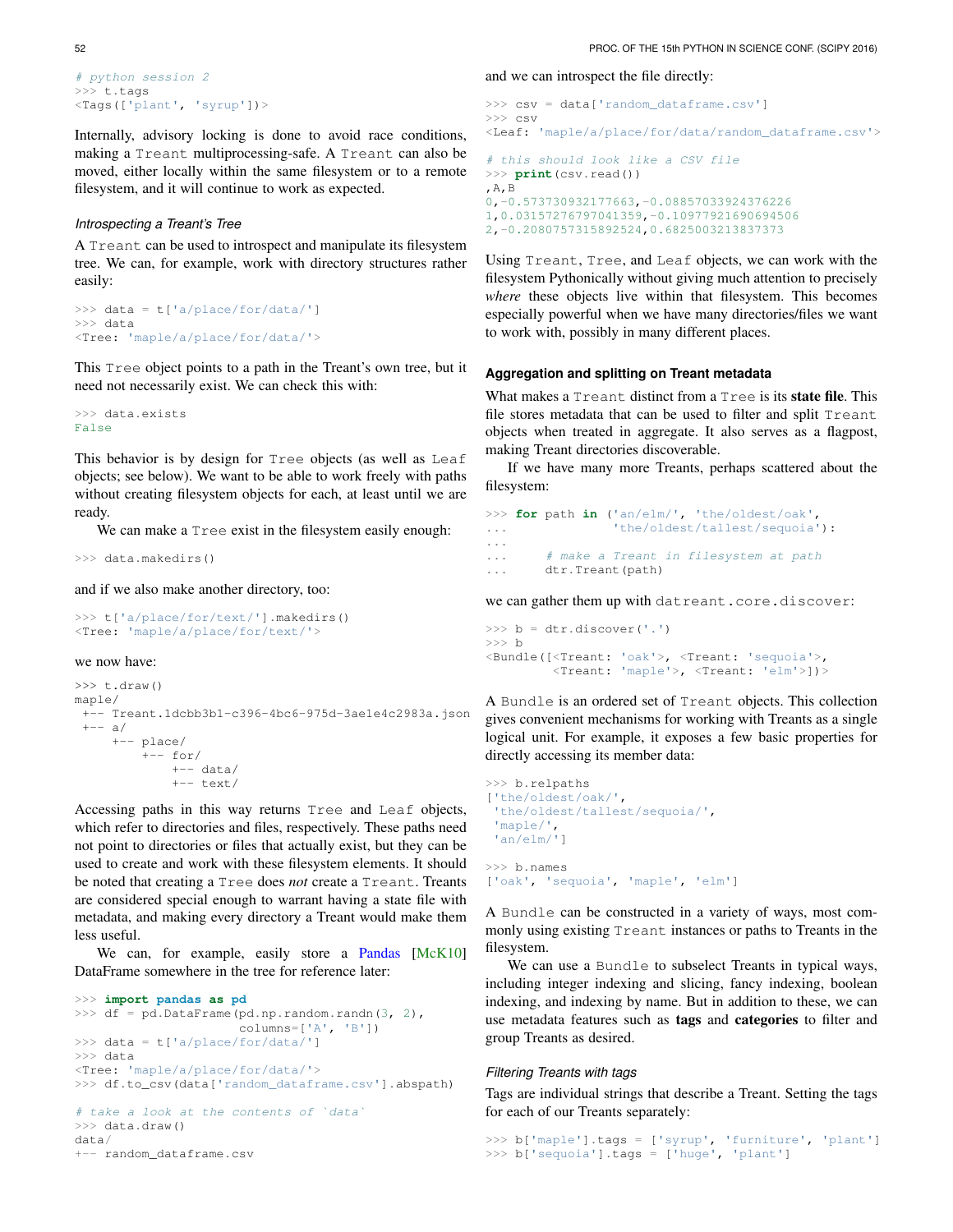DATREANT: PERSISTENT, PYTHONIC TREES FOR HETEROGENEOUS DATA 53

```
>>> b['oak'].tags = ['for building', 'plant', 'building<sup>y</sup>}> b['maple'].categories = {'age': 'young',
>>> b['elm'].tags = ['firewood', 'shady', 'paper',
                       'plant', 'building']
we can now work with these tags in aggregate:
                                                                                           'type': 'deciduous',
                                                                                          'bark': 'mossy'}
                                                           >>> b['sequoia'].categories = {'age': 'old',
                                                                                             'type': 'evergreen',
```

```
# will only show tags present in *all* members
>>> b.tags
<AggTags(['plant'])>
# will show tags present among *any* member
>>> b.tags.any
{'building',
 'firewood',
'for building',
 'furniture',
'huge',
 'paper',
 'plant',
 'shady',
```
'syrup'}

and we can filter on them. For example, getting all Treants that are good for construction work:

```
# gives a boolean index for members with this tag
>>> b.tags['building']
[True, False, False, True]
# we can use this to index the Bundle itself
>>> b[b.tags['building']]
<Bundle([<Treant: 'oak'>, <Treant: 'elm'>])>
```
or getting back Treants that are both good for construction *and* used for making furniture by giving tags as a list:

```
# a list of tags serves as an *intersection* query
>>> b[b.tags[['building', 'furniture']]]
\leBundle([]) >
```
which in this case none of them are.

Other tag expressions can be constructed using tuples (for *or*/*union* operations) and sets (for a *negated intersection*), and nesting of any of these works as expected:

```
# we can get a *union* by using a tuple
>>> b[b.tags['building', 'furniture']]
<Bundle([<Treant: 'maple'>, <Treant: 'oak'>,
         <Treant: 'elm'>])>
# we can get a *negated intersection* by using a set
>>> b[b.tags[{'building', 'furniture'}]]
<Bundle([<Treant: 'sequoia'>, <Treant: 'maple'>,
         <Treant: 'oak'>, <Treant: 'elm'>])>
```
Using tag expressions, we can filter to Treants of interest from a Bundle counting many, perhaps hundreds, of Treants as members. A common workflow is to use datreant.core.discover to gather up many Treants from a section of the filesystem, then use tags to extract only those Treants one actually needs.

## *Splitting Treants on categories*

Categories are key-value pairs that provide another mechanism for distinguishing Treants. We can add categories to each Treant:

```
# add categories to individual members
>>> b['oak'].categories = {'age': 'adult',
                            'type': 'deciduous',
                           'bark': 'mossy'}
>>> b['elm'].categories = {'age': 'young',
                           'type': 'deciduous',
                           'bark': 'smooth'}
```

```
'bark': 'fibrous',
                                'home': 'california'}
# add value 'tree' to category 'plant'
# for all members
>>> b.categories.add({'plant': 'tree'})
```
and we can access categories for individual Treants:

```
>>> seq = b['sequoia'][0]
>>> seq.categories
<Categories({'home': 'california',
             'age': 'old',
             'type': 'evergreen',
             'bark': 'fibrous',
             'plant': 'tree'})>
```
The aggregated categories for all members in a Bundle are accessible via Bundle.categories, which gives a view of the categories with keys common to *every* member Treant:

```
>>> b.categories
<AggCategories({'age': ['adult', 'young',
                         'young', 'old'],
                 'type': ['deciduous', 'deciduous',
                          'deciduous', 'evergreen'],
                'bark': ['mossy', 'smooth',
                          'mossy', 'fibrous'],
                 'plant': ['tree', 'tree',
                           'tree', 'tree']})>
```
Each element of the list associated with a given key corresponds to the value for each member, in member order. Using Bundle.categories is equivalent to Bundle.categories.all; we can also access categories present among *any* member:

```
>>> b.categories.any
{'age': ['adult', 'young', 'young', 'old'],
 'bark': ['mossy', 'smooth', 'mossy', 'fibrous'],
 'home': [None, None, None, 'california'],
 'type': ['deciduous', 'deciduous',
          'deciduous', 'evergreen']}
```
Members that do not have a given key will have None as the corresponding value in the list. Accessing values for a list of keys:

```
>>> b.categories[['age', 'home']]
[['adult', 'young', 'young', 'old'],
 [None, None, None, 'california']]
```
or a set of keys:

```
>>> b.categories[{'age', 'home'}]
{'age': ['adult', 'young', 'young', 'old'],
 'home': [None, None, None, 'california']}
```
returns, respectively, a list or dictionary of lists of values, where the list for a given key is in member order. Perhaps the most powerful feature of categories is the groupby method, which, given a key, can be used to group specific members in a Bundle by their corresonding category values. If we want to group members by their 'bark', we can use groupby to obtain a dictionary of members for each value of 'bark':

```
>>> b.categories.groupby('bark')
{'fibrous': <Bundle([<Treant: 'sequoia'>])>,
'mossy': <Bundle([<Treant: 'oak'>,
```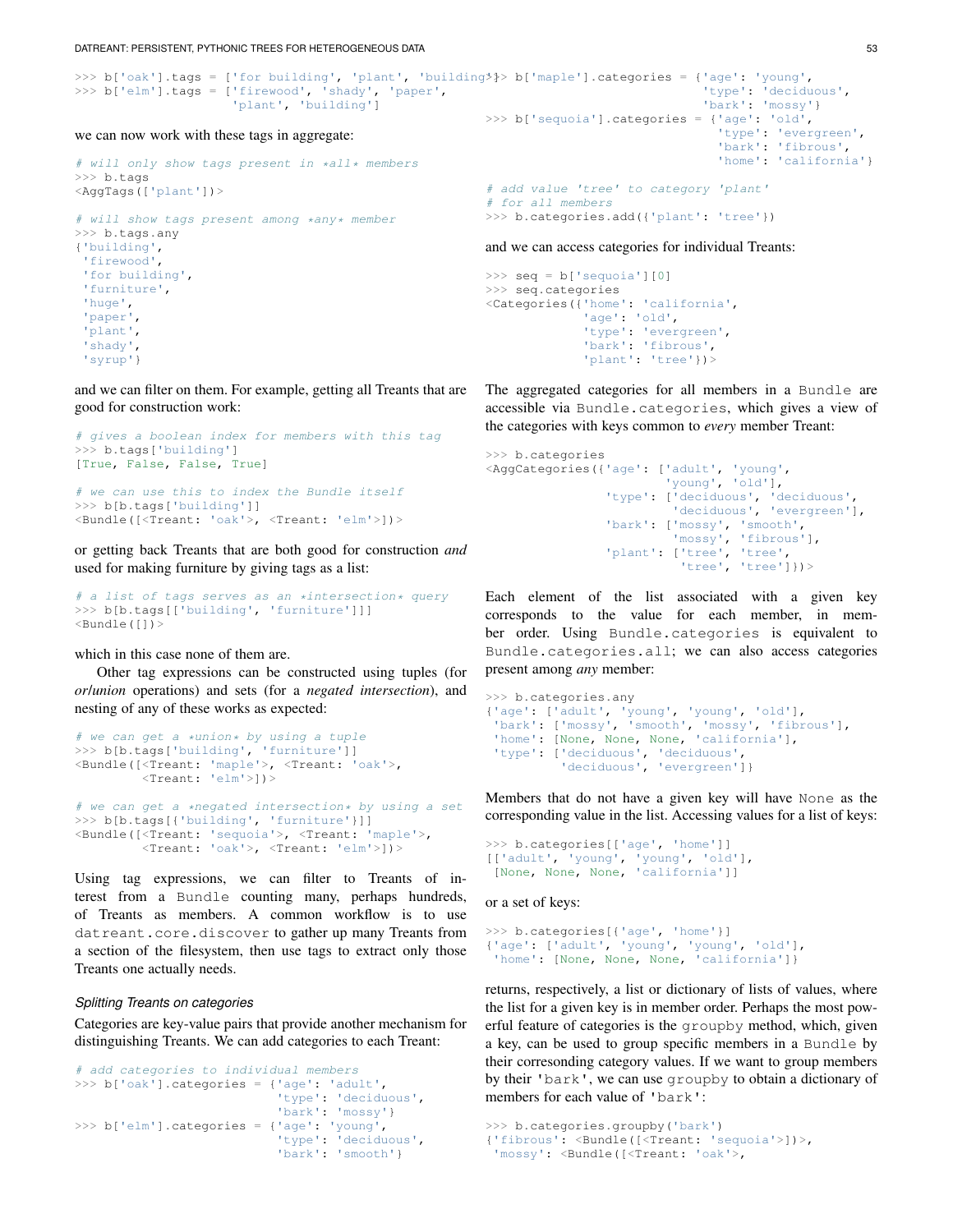```
<Treant: 'maple'>])>,
'smooth': <Bundle([<Treant: 'elm'>])>}
```
Say we would like to get members grouped by both their 'bark' and 'home':

```
>>> b.categories.groupby({'bark', 'home'})
{('fibrous', 'california'):
   <Bundle([<Treant: 'sequoia'>])>}
```
We get only a single member for the pair of keys ('fibrous', 'california') since 'sequoia' is the only Treant having the 'home' category. Categories are useful as labels to denote the types of data that a Treant may contain or how the data were obtained. By leveraging the groupby method, one can extract Treants by selected categories without having to explicitly access each member. This feature can be particularly powerful in cases where many Treants have been created and categorized to handle incoming data over an extended period of time; one can quickly gather any data needed without having to think about low-level details.

# **Treant modularity with attachable Limbs**

Treant objects manipulate their tags and categories using Tags and Categories objects, respectively. These are examples of Limb objects: attachable components which serve to extend the capabilities of a Treant. While Tags and Categories are attached by default to all Treant objects, custom Limb subclasses can be defined for additional functionality.

datreant is a namespace package, with the dependencylight core components included in datreant.core. The dependencies of datreant.core include backports of standard library modules such as pathlib and scandir, as well as lightweight modules such as fuzzywuzzy and asciitree.

datreant.core remains lightweight because other packages in the datreant namespace can have any dependencies they require. One such package is datreant.data, which includes a set of convenience Limb objects for storing and retrieving Pandas and [NumPy](http://www.numpy.org/) [\[vdW11\]](#page-5-1) datasets in HDF5 using [PyTables](http://www.pytables.org/) and [h5py](http://www.h5py.org/) internally.

We can attach a Data limb to a Treant with:

```
>>> import datreant.data
>>> t = dtr.Treant('maple')
>>> t.attach('data')
>>> t.data
\langleData([]) >
```
and we can immediately start using it to store e.g. a Pandas Series:

```
>>> import numpy as np
>>> sn = pd.Series(np.sin(
... np.linspace(0, 8*np.pi, num=200)))
>>> t.data['sinusoid'] = sn
```
and we can get it back just as easily:

>>> t.data['sinusoid'].head() 0 0.000000 1 0.125960 2 0.249913 3 0.369885 4 0.483966 dtype: float64

Looking at the directory structure of "maple", we see that the data was stored in an HDF5 file under a directory corresponding to the name we stored it with:

```
>> t.draw()maple/
 +-- sinusoid/
| +-- pdData.h5
+-- Treant.1dcbb3b1-c396-4bc6-975d-3ae1e4c2983a.json
```
What's more, datreant.data also includes a corresponding AggLimb for Bundle objects, allowing for automatic aggregation of datasets by name across all member Treant objects. If we collect and store similar datasets for each member in our Bundle:

```
>>> b = dtr.discover('.')
>> h
<Bundle([<Treant: 'oak'>, <Treant: 'sequoia'>,
        <Treant: 'maple'>, <Treant: 'elm'>])>
# we want to make each dataset a bit different
>>> b.categories['frequency'] = [1, 2, 3, 4]
>>> for mem in b:
... freq = mem.categories['frequency']
... mem.data['sinusoid'] = pd.Series(np.sin(
... free * npu in space(0, 8 * np.pi, num=200)))
```
then we can retrieve all of them into a single, multi-index Pandas Series:

```
>>> sines = b.data.retrieve('sinusoid', by='name')
>>> sines.groupby(level=0).head()
sequoia 0 0.000000
        1 0.125960
```

|       | 2              | 0.249913 |
|-------|----------------|----------|
|       | 3              | 0.369885 |
|       | 4              | 0.483966 |
| oak   | 0              | 0.000000 |
|       | 1              | 0.369885 |
|       | $\overline{2}$ | 0.687304 |
|       | 3              | 0.907232 |
|       | 4              | 0.998474 |
| maple | 0              | 0.000000 |
|       | 1              | 0.249913 |
|       | $\overline{2}$ | 0.483966 |
|       | 3              | 0.687304 |
|       | 4              | 0.847024 |
| elm   | 0              | 0.000000 |
|       | 1              | 0.483966 |
|       | 2              | 0.847024 |
|       | 3              | 0.998474 |
|       | 4              | 0.900479 |
|       | dtype: float64 |          |

which we can use for aggregated analysis, or perhaps just pretty plots (Figure [1\)](#page-4-0).

```
>>> for name, group in sines.groupby(level=0):
... s = group.reset_index(level=0, drop=True)
... s.plot(legend=True, label=name)
```
The Data limb stores Pandas and NumPy objects in the [HDF5](https://www.hdfgroup.org/HDF5/) format within a Treant's own tree. It can also store arbitrary (but pickleable) Python objects as pickles, making it a flexible interface for quick data storage and retrieval. However, it ultimately serves as an example for how Treant and Bundle objects can be extended to do complex but convenient things.

# **Using Treants as the basis for dataset access and manipulation with the PyData stack**

Although it is possible to extend datreant objects with limbs to do complex operations on a Treant's tree, it isn't necessary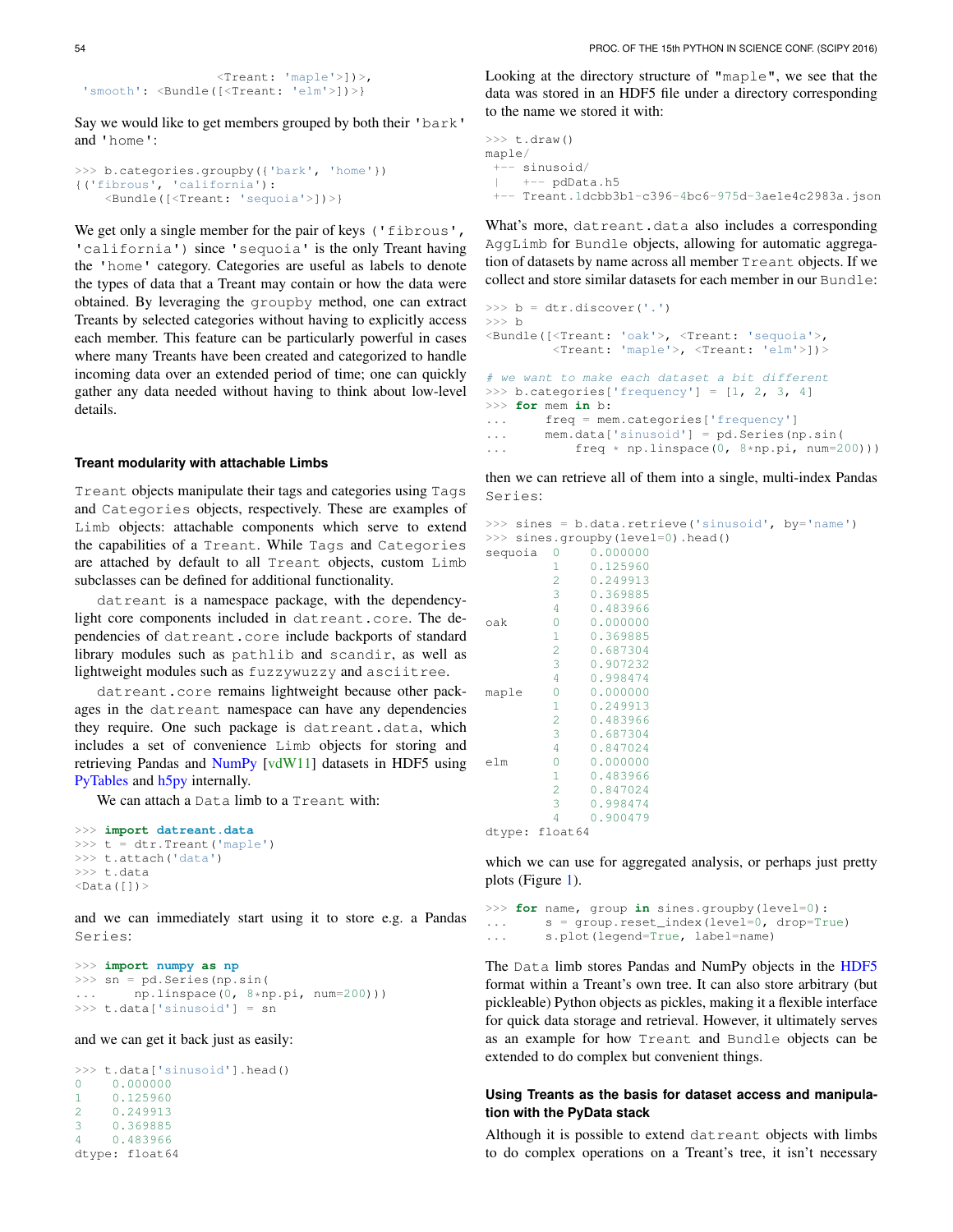<span id="page-4-0"></span>

*Fig. 1: Plot of sinusoidal toy datasets aggregated and plotted by source Treant.*

to build specialized interfaces such as these to make use of the extensive PyData stack. datreant fundamentally serves as a Pythonic interface to the filesystem, bringing value to datasets and analysis results by making them easily accessible now and later. As data structures and file formats change, datreant objects can always be used in the same way to supplement the way these tools are used.

Because each Treant is both a Python object and a filesystem object, they work remarkably well with distributed computation libraries such as [dask.distributed](http://distributed.readthedocs.io) [\[Roc15\]](#page-5-2) and workflow execution frameworks such as [Fireworks](https://pythonhosted.org/FireWorks/) [\[Jai15\]](#page-5-3). Treant metadata features such as tags and categories can be used for automated workflows, including backups and remote copies to external compute resources, making work on datasets less imperative and more declarative when desired.

## **Building domain-specific applications on datreant**

Built-in datreant.core objects are general-purpose, while packages like datreant.data provide extensions to these objects that are more specific. But it is possible, and very useful, for domain-specific applications to define their own domain-specific Treant subclasses, with tightly-coupled limbs for domainspecific needs. Not only do objects such as Bundle work just fine with Treant subclasses and custom Limb classes; they are designed explicitly with this need in mind.

The first example of a domain-specific package built around datreant is [MDSynthesis,](http://mdsynthesis.readthedocs.io/) a module that enables high-level management and exploration of molecular dynamics simulation data. MDSynthesis gives a Pythonic interface to molecular dynamics trajectories using [MDAnalysis](http://www.mdanalysis.org/) [\[MiA11\]](#page-5-4), giving the ability to work with the data from many simulations scattered throughout the filesystem with ease. This package makes it possible to write analysis code that can work across many varieties of simulation, but even more importantly, MDSynthesis allows interactive work with the results from hundreds of simulations at once without much effort.

## *Leveraging molecular dynamics data with MDSynthesis*

[MDSynthesis](http://mdsynthesis.readthedocs.io/) defines a Treant subclass called a Sim. A Sim featues special limbs for storing an [MDAnalysis](http://www.mdanalysis.org/) Universe definition and custom atom selections within its state file, allowing

for painless recall of raw simulation data and groups of atoms of interest.

As an example of effectively using Sims, say we have 50 biased molecular dynamics simulations that sample the conformational change of the ion transport protein NhaA [\[Lee14\]](#page-5-5) from the inward-open to outward-open state (Figure [2\)](#page-5-6). Let's also say that we are interested in how many hydrogen bonds exist at any given time between the two domains as they move past each other. These Sim objects already exist in the filesystem, each having a Universe definition already set to point to its unique trajectory  $file(s)$ .

We can use the MDAnalysis HydrogenBondAnalysis class to collect the data for each Sim using Bundle.map for process parallelism, storing the results using the datreant.data limb:

#### **import mdsynthesis as mds import MDAnalysis.analysis.hbonds as hbonds import pandas as pd import seaborn as sns**

b = mds.discover('NhaA\_i2o\_transitions')

```
def get_hbonds(sim):
    dimerization = sim.atomselections['dimer']
    core = sim.atomselections['core']
    hb = hbonds.HydrogenBondAnalysis(
            sim.universe, dimerization, core)
    hb.run()
    hb.generate_table()
```
sim.data['hbonds'] = pd.DataFrame(hb.table)

```
# process parallelism provided internally
 with `multiprocessing
b.map(get_hbonds, processes=16)
```
Then we can retrieve the datasets in aggregate using the Bundle datreant.data limb and visualize the result (Figure [3\)](#page-5-7):

```
df = b.data.retrieve('hbonds', by='name')
counts = df['distance'].groupby(df.index).count()
counts.index = pd.MultiIndex.from_tuples(
                        counts.index)
counts.index = counts.index.droplevel(0)
sns.jointplot(counts.index, counts, kind='hexbin')
```
By making it relatively easy to work with what can often be many terabytes of simulation data spread over tens or hundreds of trajectories, [MDSynthesis](http://mdsynthesis.readthedocs.io/) greatly reduces the time it takes to iterate on new ideas toward answering real biological questions.

## **Final thoughts**

datreant is a young project that started as a domain-specific package for working with molecular dynamics data, but has quickly morphed into a powerful, general-purpose tool for managing and manipulating filesystems and the data spread about them. The dependency-light datreant.core package is pure Python, BSD-licensed, and openly developed, and the datreant namespace is designed to support useful extensions to the core objects. It is the hope of the authors that datreant continues to grow in a way that benefits the wider scientific community, smoothing the common pain point of data glut and filesystem management.